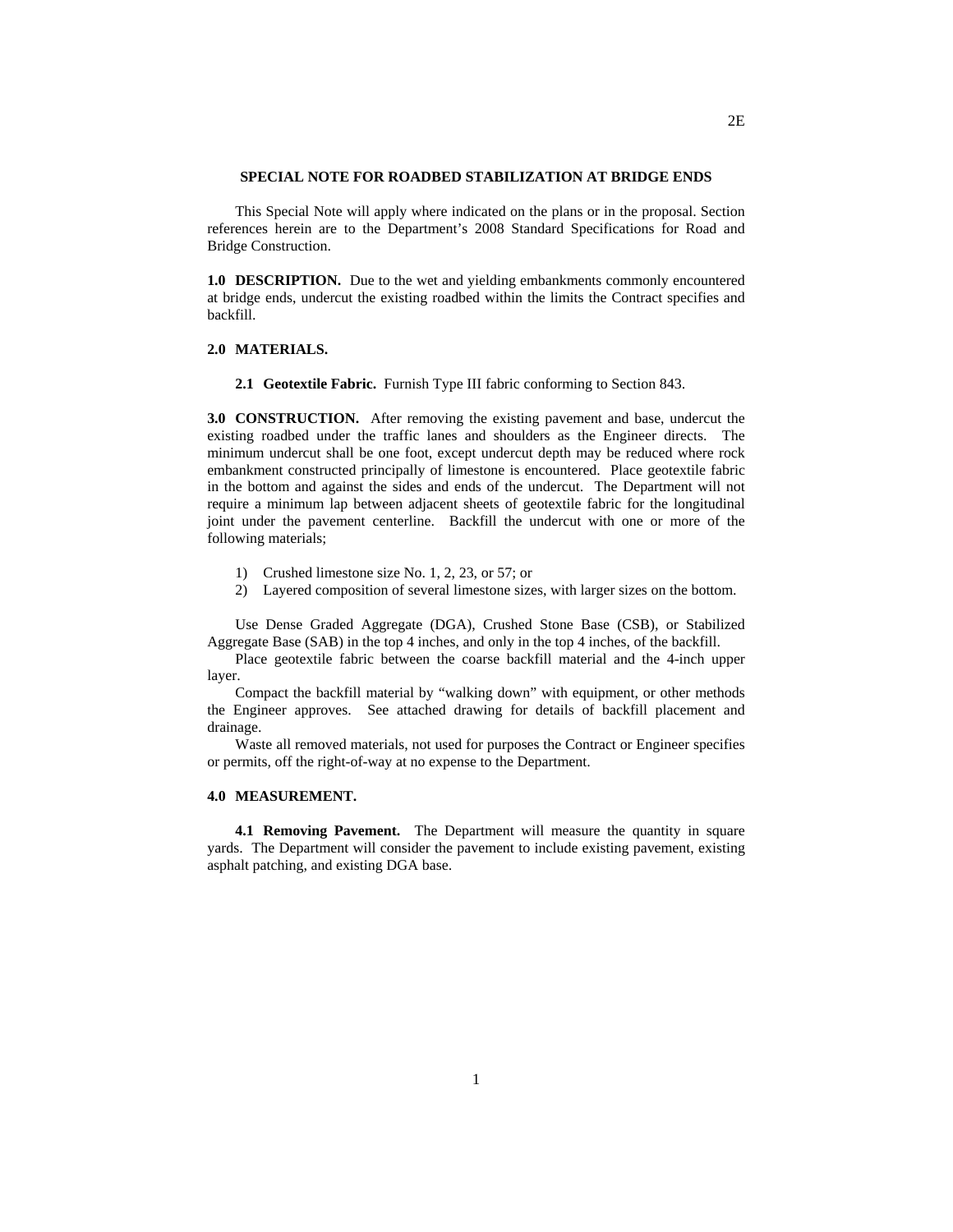**4.2 Roadway Excavation.** The Department will measure the quantity in cubic yards.

**4.3 Backfilling Undercut.** The Department will measure the quantity in cubic yards. The Department will not measure coarse aggregate for payment and will consider it incidental to this item of work.

**4.4 Perforated Pipe.** The Department will measure the quantity in linear feet.

**4.5 Non-Perforated Pipe.** The Department will measure the quantity in linear feet.

**4.6 Geotextile Fabric, Type III.** The Department will measure the quantity in square yards.

**5.0 PAYMENT.** The Department will make payment for the completed and accepted quantities under the following:

| Code  | Pay Item                            | Pay Unit           |
|-------|-------------------------------------|--------------------|
| 02091 | <b>Removing Pavement</b>            | Square Yard        |
| 01000 | Perforated Pipe - 4 inches          | <b>Linear Foot</b> |
|       | 01010 Non-Perforated Pipe, 4 inches | Linear Foot        |
| 02235 | <b>Backfilling Undercut</b>         | Cubic Yard         |
| 02598 | Fabric - Geotextile Type III        | Square Yard        |

The Department will consider payment as full compensation for all work required in this note.

January 1, 2008